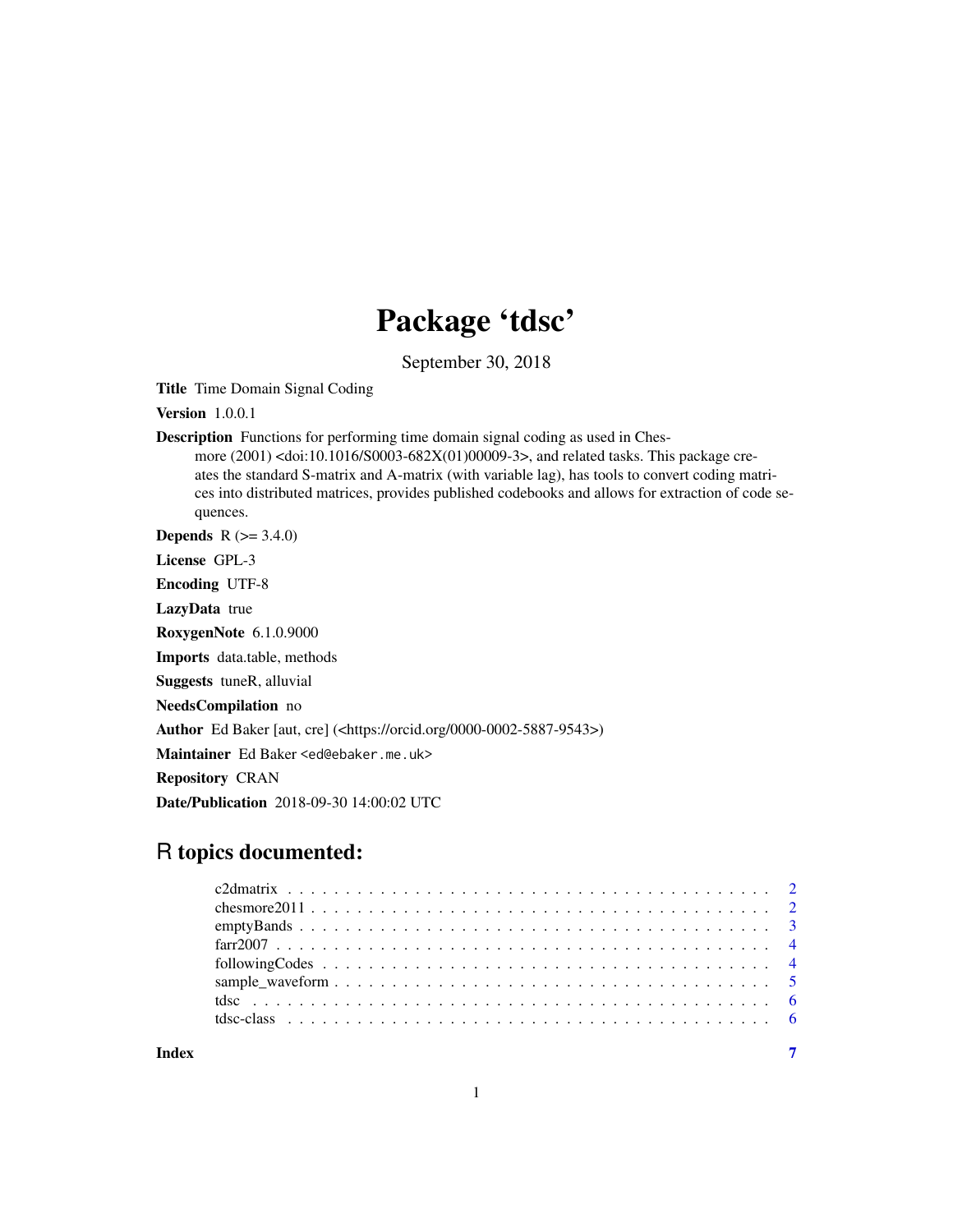<span id="page-1-0"></span>

## Description

This function converts a coding matrix of any kind into a distributed matrix as described in Farr (2007).

### Usage

 $c2$ dmatrix(t, sf = 100)

## Arguments

| t  | A tdsc object or a matrix |
|----|---------------------------|
| sf | The scaling factor        |

## References

Farr (2007) "Automated Bioacoustic Identification of Statutory Quarantined Insect Pests". PhD thesis. University of York.

#### Examples

c2dmatrix(as.matrix(c(1,2,3,4), nrow=2))

chesmore2011 *Coding Matrix from Chesmore (2011)*

#### Description

Coding matrix used for Orthoptera.

#### Usage

data(chesmore2011)

## Format

Matrix

#### Source

[QTL Archive](https://phenome.jax.org/projects/Moore1b)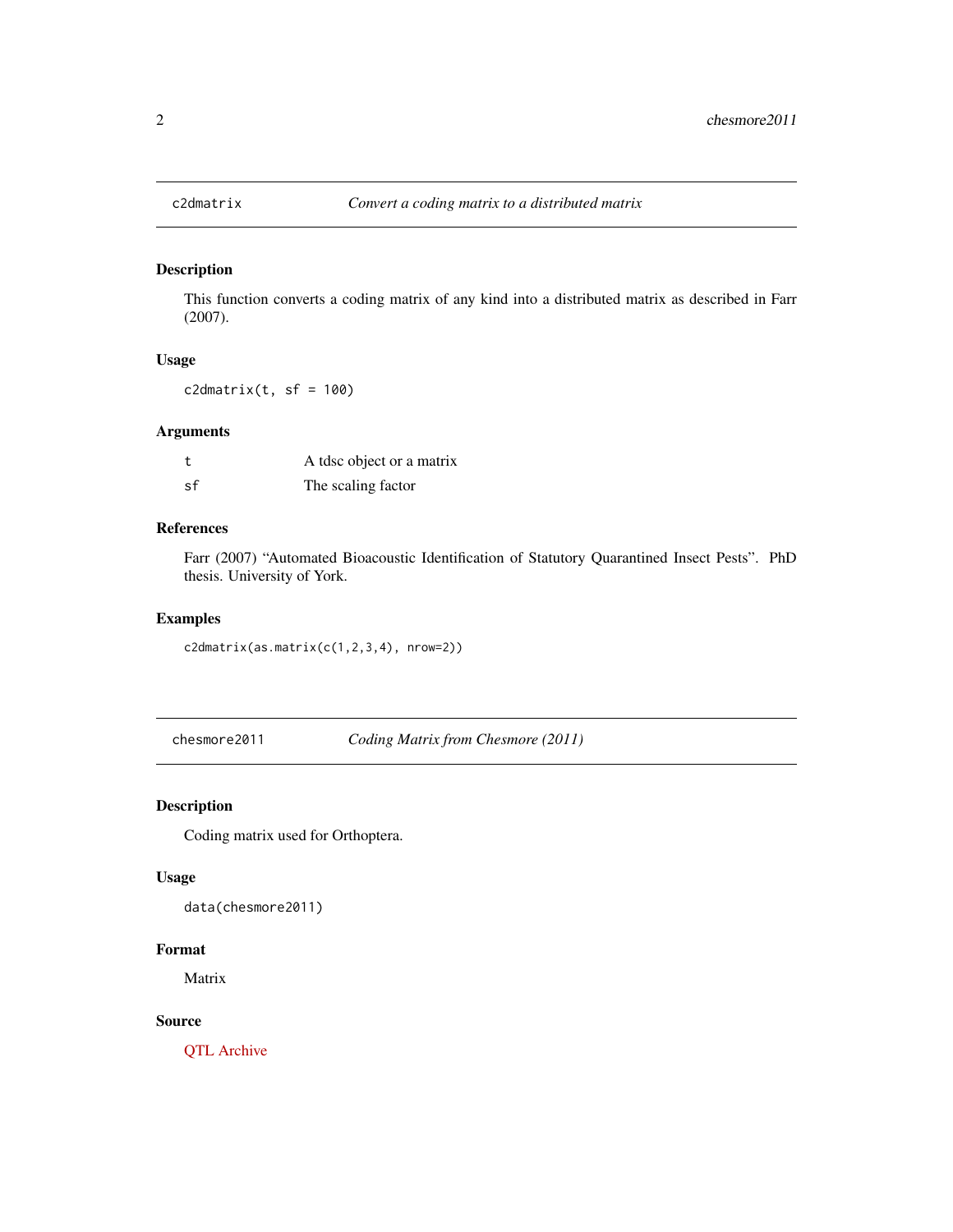## <span id="page-2-0"></span>emptyBands 3

#### References

Chesmore, E David (2001). "Application of time domain signal coding and archecktificial neural networks to passive acoustical identification of animals". In: Applied Acoustics 62.12, pp. 1359–1374.

#### Examples

```
library(tuneR)
wave <- readWave(system.file("extdata", "1.wav", package="tdsc"))
data(chesmore2011)
t <- tdsc(wave, coding_matrix=chesmore2011)
```
emptyBands *Empty Bands Discovery*

#### Description

Identifies unused codes across multiple S-matricies. Unused bands can be used to reduce the codebook as in Stammers (2011).

#### Usage

```
emptyBands(...)
```
## Arguments

... Two or more TDSC objects

#### References

Stammers (2011) "Audio Event Classification for Urban Soundscape Analysis". PhD thesis. University of York.

#### Examples

```
library(tuneR)
wave <- readWave(system.file("extdata", "1.wav", package="tdsc"))
t <- tdsc(wave)
emptyBands(t,t)
```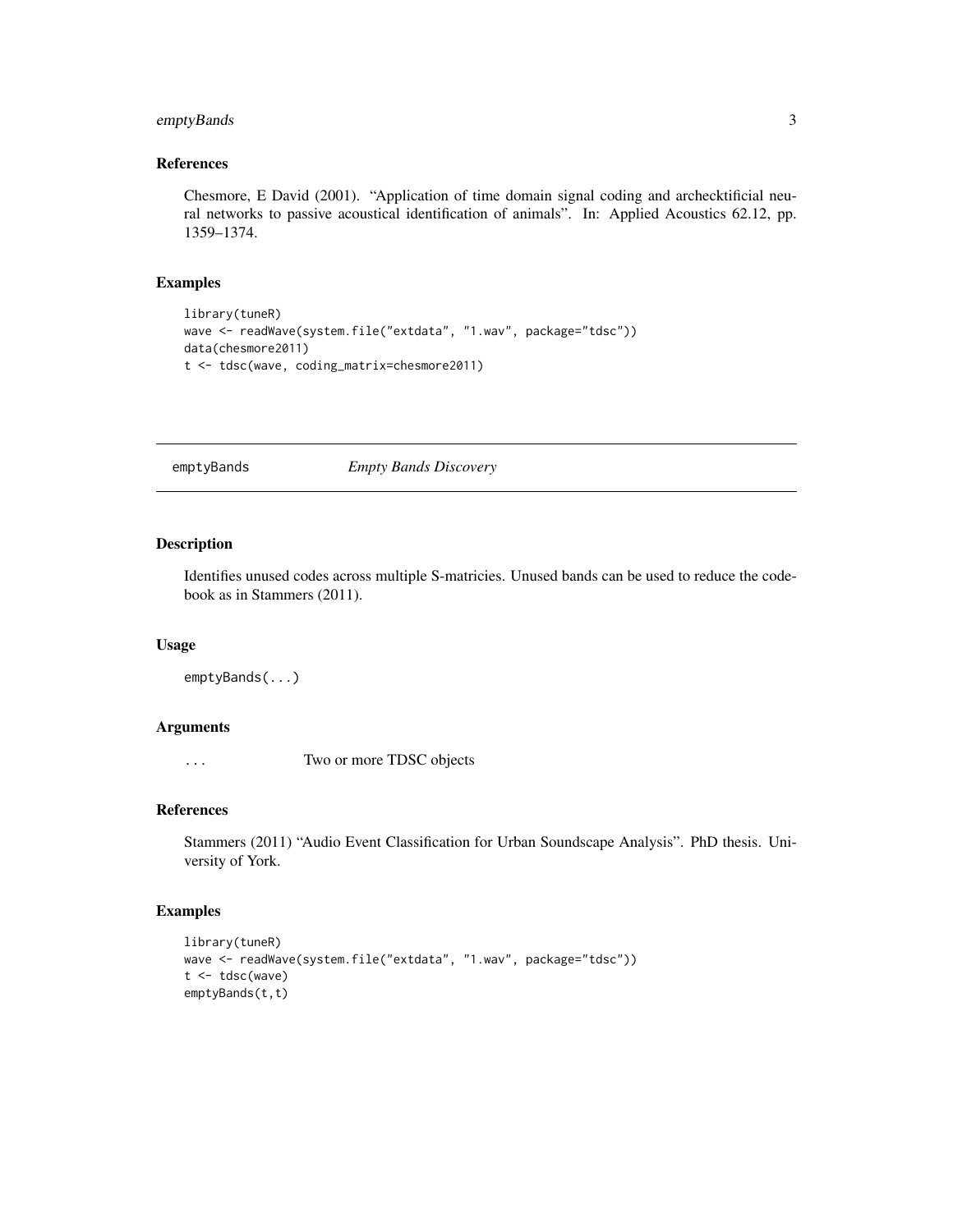<span id="page-3-0"></span>

#### Description

Coding matrix used by Farr (2007).

#### Usage

data(farr2007)

#### Format

Matrix

#### References

Farr (2007) "Automated Bioacoustic Identification of Statutory Quarantined Insect Pests". PhD thesis. University of Hull.

## Examples

```
library(tuneR)
wave <- readWave(system.file("extdata", "1.wav", package="tdsc"))
data(farr2007)
t <- tdsc(wave, coding_matrix=farr2007)
```
followingCodes *Following Codes*

## Description

Identifies sequences of codes that follow each other from time domain signal analysis, and optionally plots them as a Sankey diagram.

#### Usage

```
followingCodes(tdsc, depth = 2, min_code = 0, max_code = 10,
 plot = F
```
## Arguments

| tdsc        | A TDSC object                                           |
|-------------|---------------------------------------------------------|
| depth       | The length of the sequence of codes to search for       |
| $min\_code$ | The minimum value of code to include in sequence        |
| max_code    | The maximum value of code to include in sequence        |
| plot        | If "alluvial" plots the found sequences in a river plot |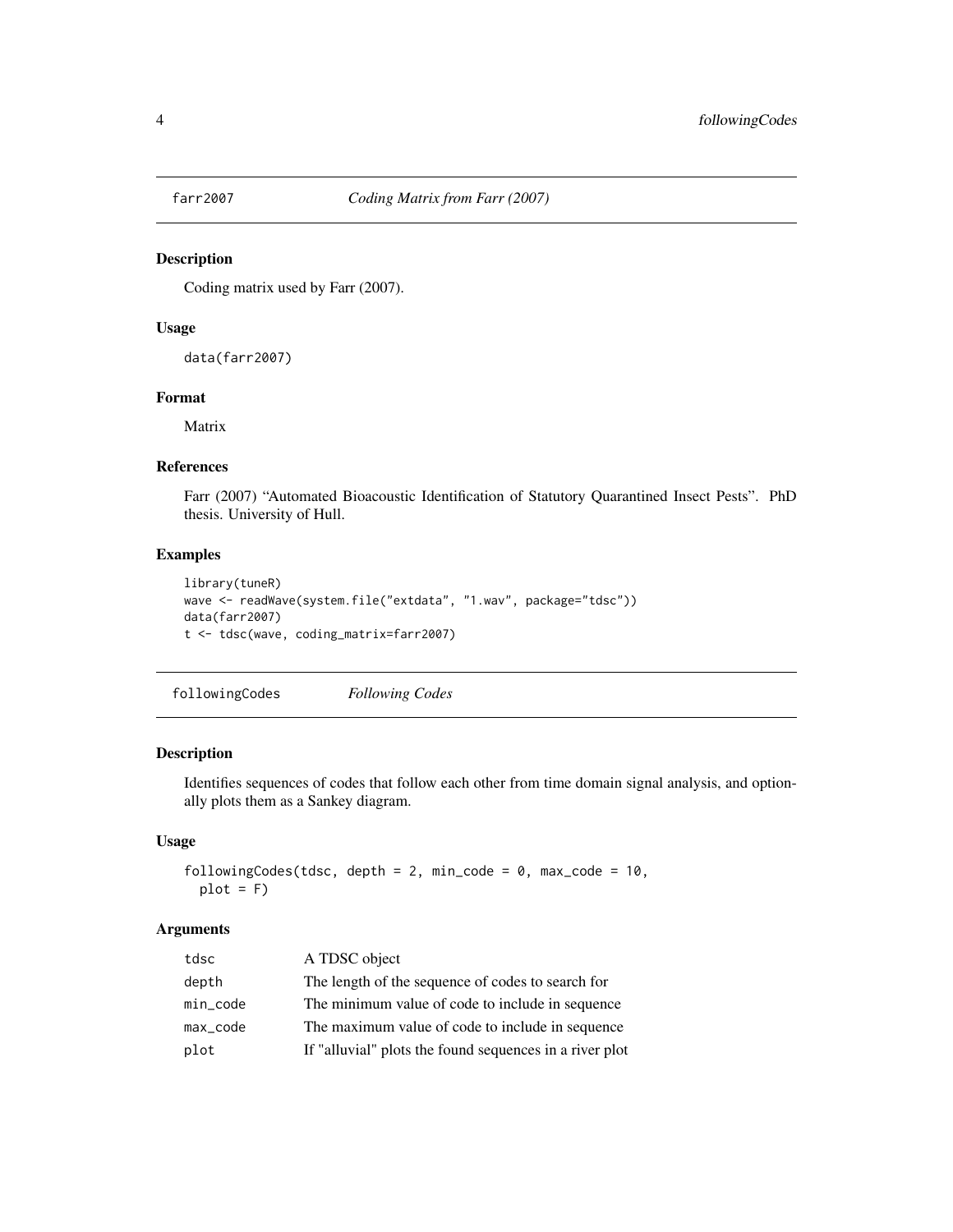## <span id="page-4-0"></span>sample\_waveform 5

#### Examples

```
library(tuneR)
wave <- readWave(system.file("extdata", "1.wav", package="tdsc"))
t <- tdsc(wave)
followingCodes(t)
```
sample\_waveform *Visualise sampled waveforms*

## Description

Function to genertate images of sampled waveforms with shapes analysed by Time Domain Signal Coding.

## Usage

```
sample_waveform(samples = 3, fig_max_samples = NULL,
 start_zero = TRUE, invert = FALSE, tdsc_shapes = FALSE,
 limit_y = TRUE, ...
```
## Arguments

| samples         | The number of samples                                                                                                     |
|-----------------|---------------------------------------------------------------------------------------------------------------------------|
| fig_max_samples |                                                                                                                           |
|                 | When constructing multiple figures this parameter can be used to ensure the<br>plots are of the same size and are aligned |
| start_zero      | If TRUE the waveform starts at zero, if FALSE the zero crossings are between<br>samples                                   |
| invert          | If TRUE the shapes are positive with positive minima, if FALSE shapes are<br>neagtive with negative maxima                |
| tdsc_shapes     | If TRUE the shapes correspond to TDSC shapes, if FALSE they resemble sam-<br>pled sine waves                              |
| $limit_v$       | If TRUE the shape fills the plot, if FALSE the complete range of the y axis is<br>plotted $(-1)$ to 1.                    |
| $\cdots$        | Further arguments to pass to plot.                                                                                        |
|                 |                                                                                                                           |

## Examples

sample\_waveform()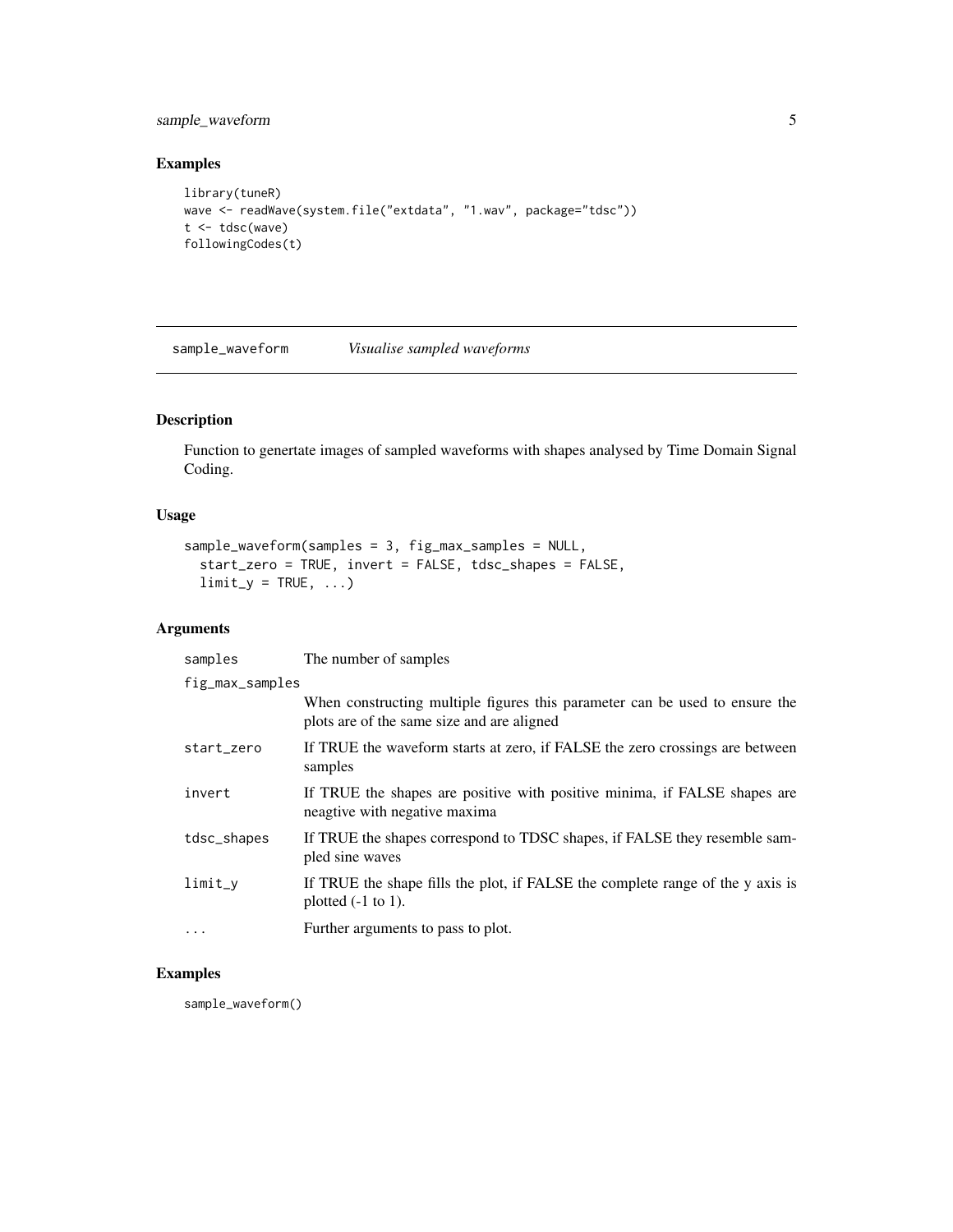#### Description

Performs Time Domain Signal Coding on a Wave object calculating the S-matrix and A-matrix.

#### Usage

 $tdsc(wave, lag = 1, coding_matrix = NULL, plot = FALSE, max_D = 25)$ 

## Arguments

| wave    | A Wave object                                                |
|---------|--------------------------------------------------------------|
| lag     | The lag used to create the A-matrix                          |
|         | coding_matrix A matrix used to code the Duration-Shape pairs |
| plot    | If TRUE plots the workings of the coding algorithm           |
| $max_D$ | The maximum Duration to code                                 |

## Examples

```
library(tuneR)
wave <- readWave(system.file("extdata", "1.wav", package="tdsc"))
t <- tdsc(wave)
```
tdsc-class *An S4 class to hold resuts from TDSC*

#### Description

An S4 class to hold resuts from TDSC

#### Slots

raw Two column vector of Durations and Shapes

codelist Vector of sequential epoch codings

b\_matrix The basic matrix

c\_matrix The coding matrix

s\_matrix The S-matrix

a\_matrix The A-matrix

sample\_count The number of samples in the waveform

epoch\_count The number of identified epochs

<span id="page-5-0"></span>